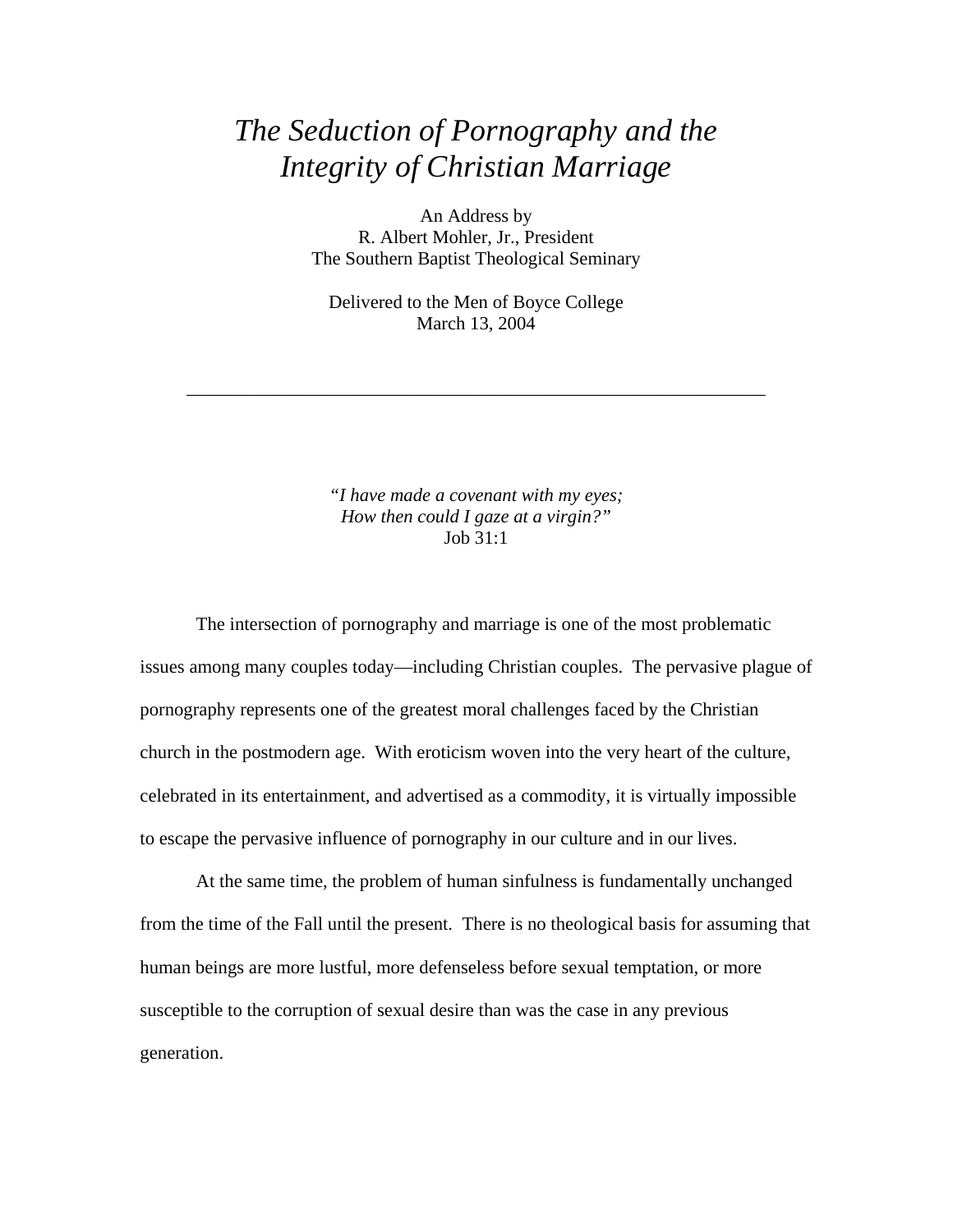Two distinctions mark the present age from previous eras. First, pornography has been so mainstreamed through advertising, commercial images, entertainment, and everyday life, that what would have been illegal just a few decades ago is now taken as common dress, common entertainment, and unremarkable sensuality. Second, explicit eroticism—complete with pornographic images, narrative, and symbolism—is now celebrated as a cultural good in some sectors of the society. Pornography, now reported to be the seventh-largest business in America, claims its own icons and public figures. Hugh Hefner, founder of *Playboy*, is considered by many Americans to be a model of entrepreneurial success, sexual pleasure, and a liberated lifestyle. The use of Hugh Hefner as a spokesman by a family-based hamburger chain in California indicates something of how pornography itself has been mainstreamed in the culture.

Growing out of those two developments is a third reality—namely, that increased exposure to erotic stimulation creates the need for ever-increased stimulation in order to demand notice, arouse sexual interest, and retain attention. In an odd twist, hyperexposure to pornography leads to a lower net return on investment—which is to say that the more pornography one sees the more explicit the images must be in order to excite interest. As the postmodernist would explain, in order to "transgress," pornographers must continue to press the envelope.

One further qualification must be added to this picture. Pornography is mainly, though not exclusively, a *male* phenomenon. That is to say, the users and consumers of pornography are overwhelmingly male—boys and men. In the name of women's liberation, some pornography directed towards a female market has emerged in recent years. Nevertheless, this is decidedly a "niche" market in the larger pornographic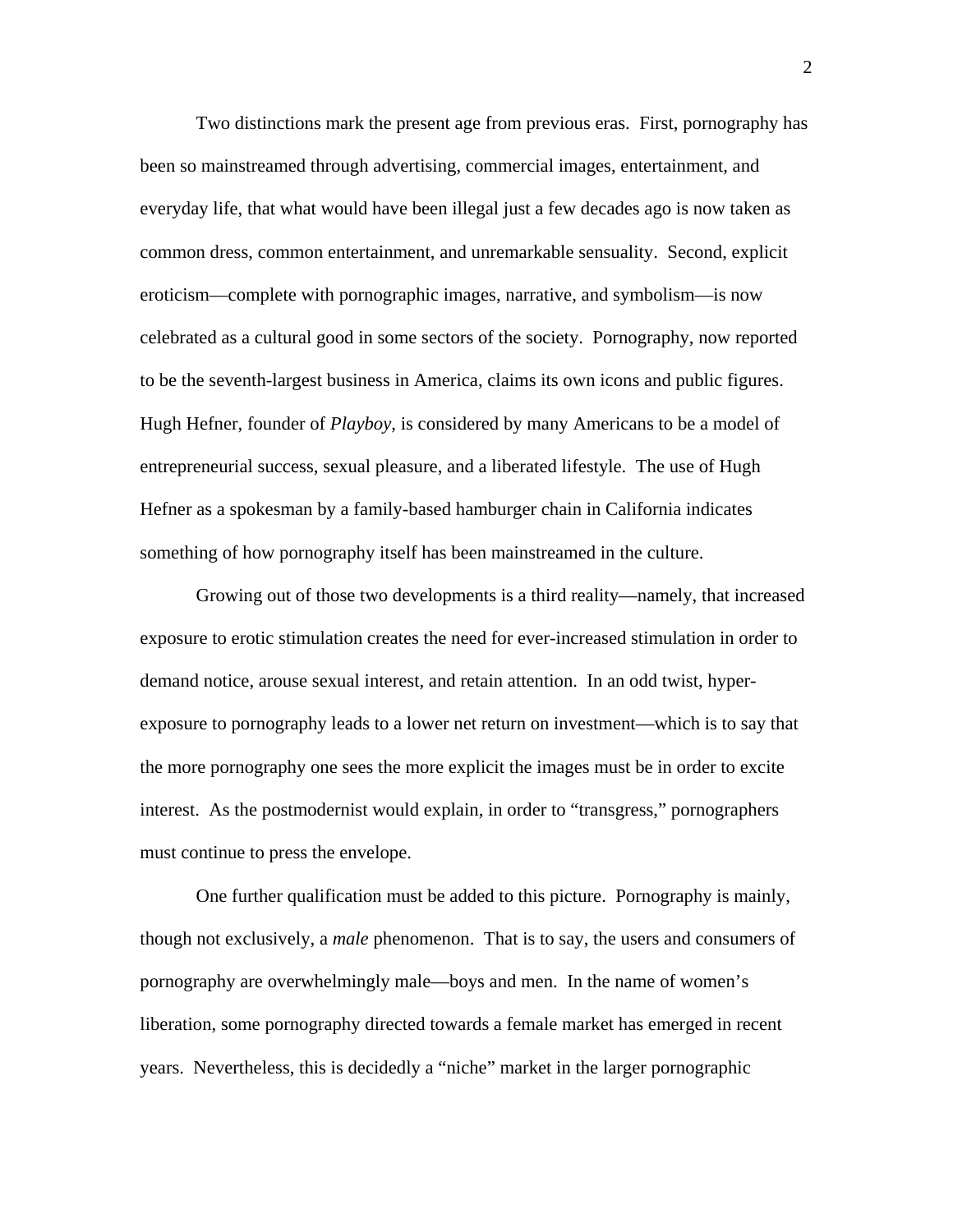economy. The fact remains that many men pay a great deal of money and spend a great deal of time looking *at* and looking *for* pornographic images in order to arouse themselves sexually.

## **What's Going On Here?**

Why is pornography such a big business? The answer to that question lies in two fundamental realities. First, the most fundamental answer to the question must be rooted in a biblical understanding of human beings as sinners. We must take into full account the fact that sin has corrupted every good thing in creation, and the effects of sin extend to every dimension of life. The sex drive, which should point toward covenant fidelity in marriage and all the goods associated with that most basic institution, has instead been corrupted to devastating effects. Rather than directed toward fidelity, covenantal commitment, procreation, and the wonder of a one-flesh relationship, the sex drive has been degraded into a passion that robs God of His glory, celebrating the sensual at the expense of the spiritual, and setting what God had intended for good on a path that leads to destruction in the name of personal fulfillment. The most important answer we can give to pornography's rise in popularity is rooted in the Christian doctrine of sin. As sinners, we corrupt what God has perfectly designed for the good of His creatures and we have turned sex into a carnival of orgiastic pleasures. Not only have we severed sex from marriage, but as a society, we now look at marriage as an imposition, chastity as an embarrassment, and sexual restraint as a psychological hang-up. The doctrine of sin explains why we have exchanged the glory of God for Sigmund Freud's concept of polymorphous perversity.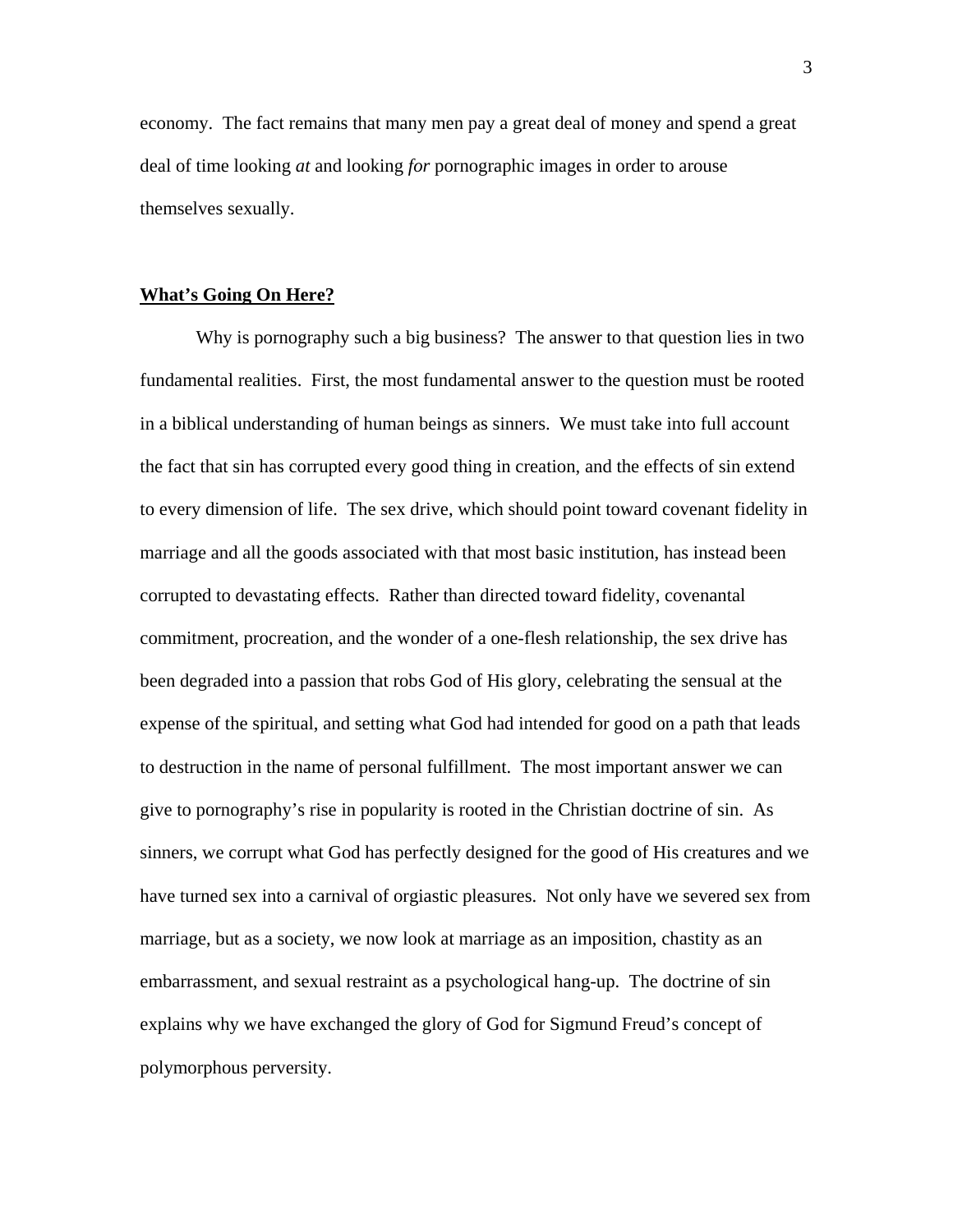In addition to this, we must recognize that a capitalist free-market economy rewards those who produce a product that is both attractive and appetitive. The purveyors of pornography know that they succeed by directing their product to the lowest common denominator of humanity—a depraved sexual mind. Without the legal restraints common in previous generations, pornographers are now free to sell their goods virtually without restriction. Beyond this, they base their marketing plan on the assumption that an individual can be seduced into the use of pornography and then will be "hooked" into a pattern of dependence upon pornographic images and the need for ever-more explicit sexual material as a means towards sexual arousal.

The bottom line is that, in our sinfulness, men are drawn toward pornography and a frighteningly large percentage of men develop a dependence upon pornographic images for their own sexual arousal and for their concept of the good life, sexual fulfillment, and even meaning in life. Medical research can document the increased flow of endorphins, hormones that create pleasure in the brain, when sexual images are viewed. Given the law of reduced effect, greater stimulation is needed to keep a constant flow of endorphins to the brain's pleasure centers. Without conscious awareness of what is happening, men are drawn into a pattern of deeper and deeper sin, more and more explicit pornography, and never-ending rationalizing, and all this started when the eye first began its perusal of the pornographic image and sexual arousal was its product.

The postmodern age has brought many wonders as well as incredible moral challenges. Often, technological achievement and moral complexity come hand in hand. This is most explicitly the case with the development of the Internet. For the first time in human history, a teenager in his bedroom has access to an innumerable array of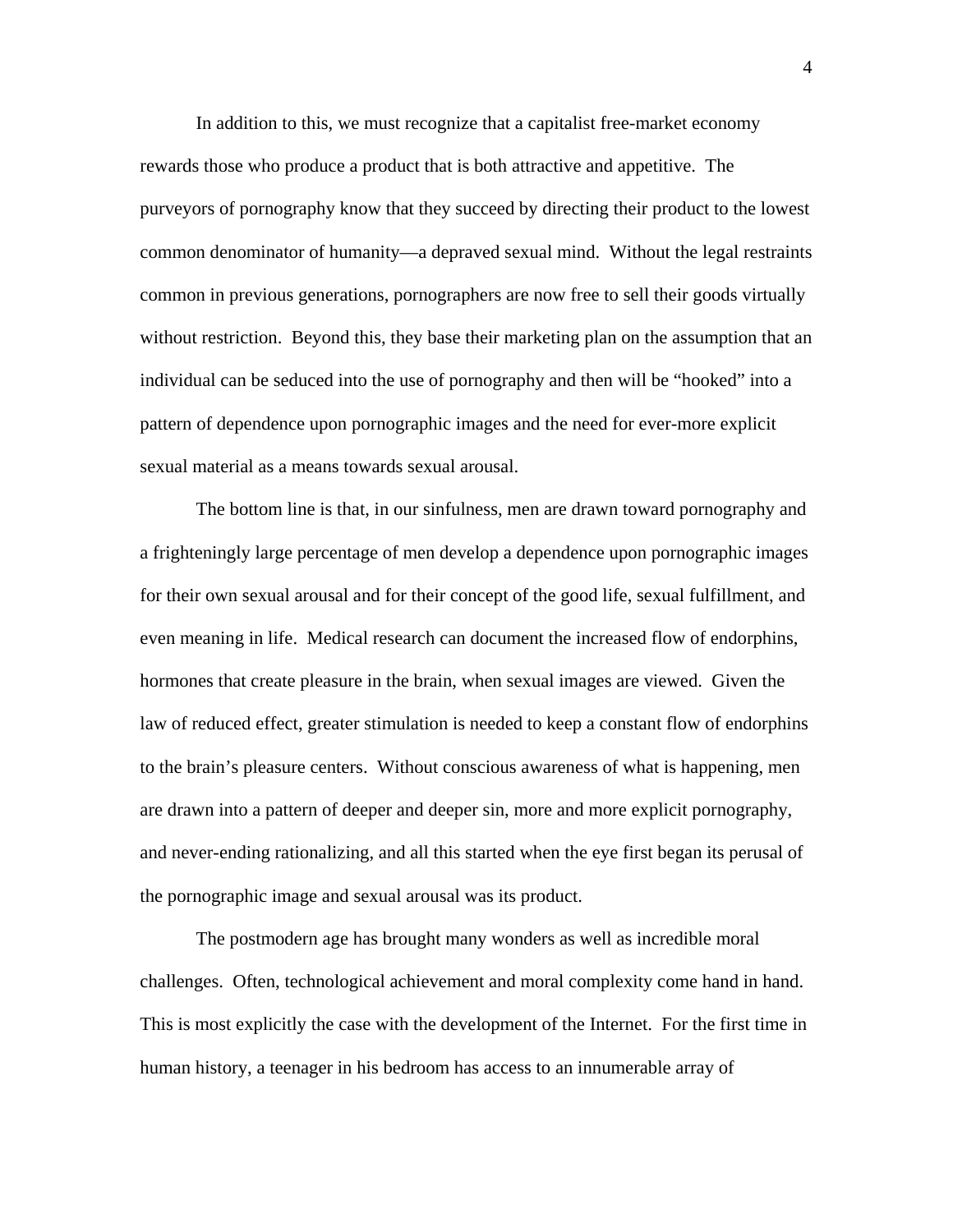pornographic websites, catering to every imaginable sexual passion, perversion, and pleasure. Today's teenager, if not stranded on some desert island, is likely to know more about sex and its complexities than his father knew when he got married. Furthermore, what most generations have known only in the imagination--if at all--is now there for the viewing on websites, both commercial and free. The Internet has brought an interstate highway of pornography into every community, with exit ramps at every terminal or personal computer.

## **Pornography and Marriage**

The Christian worldview must direct all consideration of sexuality to the institution of marriage. Marriage is not merely the arena for sexual activity, it is presented in Scripture as the divinely-designed arena for the display of God's glory on earth as a man and a wife come together in a one-flesh relationship within the marriage covenant. Rightly understood and rightly ordered, marriage is a picture of God's own covenantal faithfulness. Marriage is to display God's glory, reveal God's good gifts to His creatures, and protect human beings from the inevitable disaster that follows when sexual passions are divorced from their rightful place.

The marginalization of marriage, and the open antipathy with which many in the culture elite approach the question of marriage, produces a context in which Christians committed to a marriage ethic appear hopelessly out of step with the larger culture. Whereas marriage is seen as a privatized contract to be made and unmade at will in the larger society, Christians must see marriage as an inviolable covenant made before God and man, that establishes both temporal and eternal realities.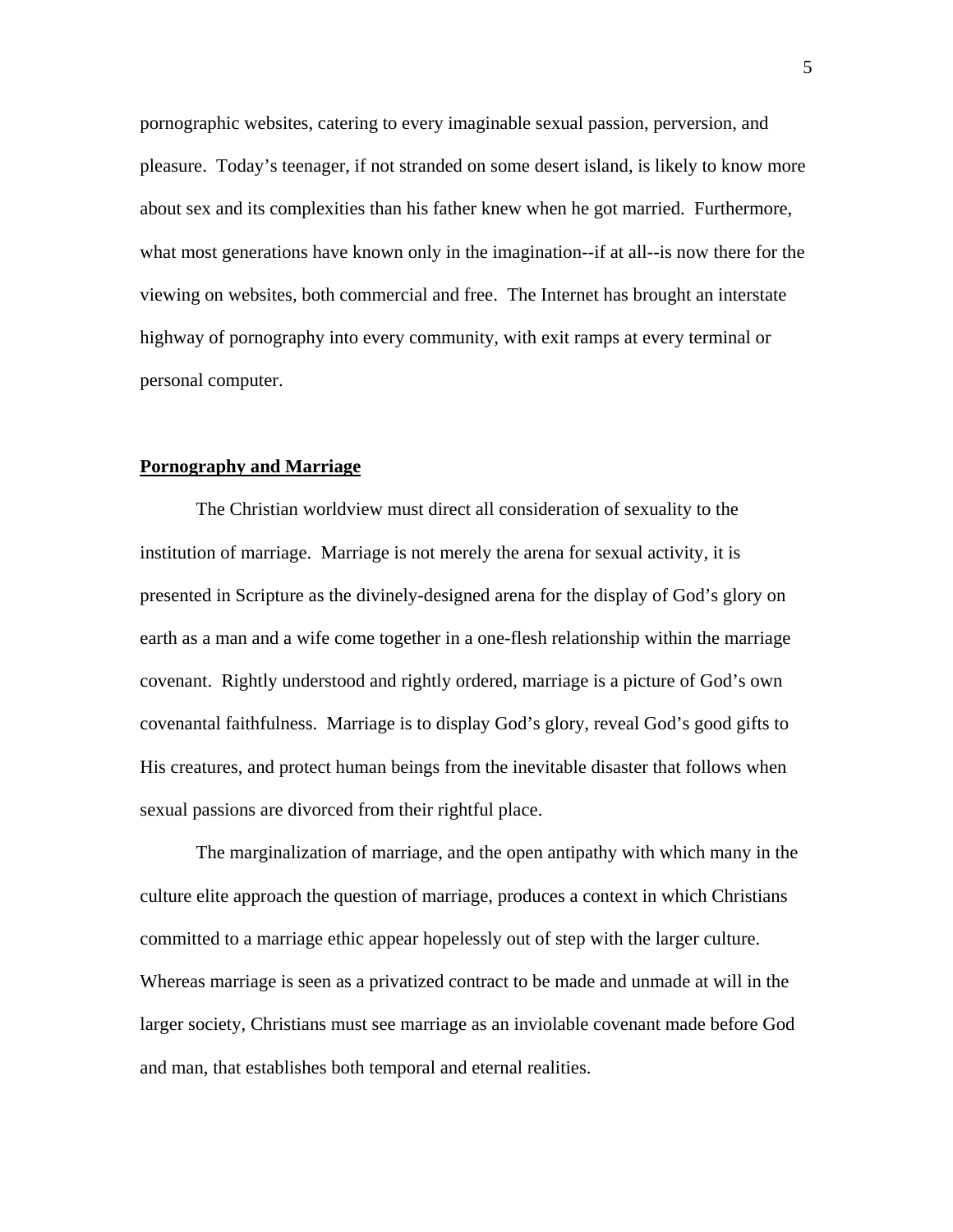Christians have no right to be embarrassed when it comes to talking about sex and sexuality. An unhealthy reticence or embarrassment in dealing with these issues is a form of disrespect to God's creation. Whatever God made is good, and every good thing God made has an intended purpose that ultimately reveals His own glory. When conservative Christians respond to sex with ambivalence or embarrassment, we slander the goodness of God and hide God's glory which is intended to be revealed in the right use of creation's gifts.

Therefore, our first responsibility is to point all persons toward the right use of God's good gifts and the legitimacy of sex in marriage as one vital aspect of God's intention in marriage from the beginning.

That said, pornography represents one of the most insidious attacks upon the sanctity of marriage and the goodness of sex within the one-flesh relationship. The celebration of debauchery rather than purity, the elevation of genital pleasure over all other considerations, and the corruption of sexual energy through an inversion of the self, corrupts the idea of marriage, leads to incalculable harm, and subverts marriage and the marital bond.

## **The Realities of Marital Sex**

Many individuals—especially young men—hold a false expectation of what sex represents within the marriage relationship. Since the male sex drive is largely directed towards genital pleasure, men often assume that women are just the same. While physical pleasure is certainly an essential part of the female experience of sex, it is not as focused on the solitary goal of genital fulfillment as is the case with many men.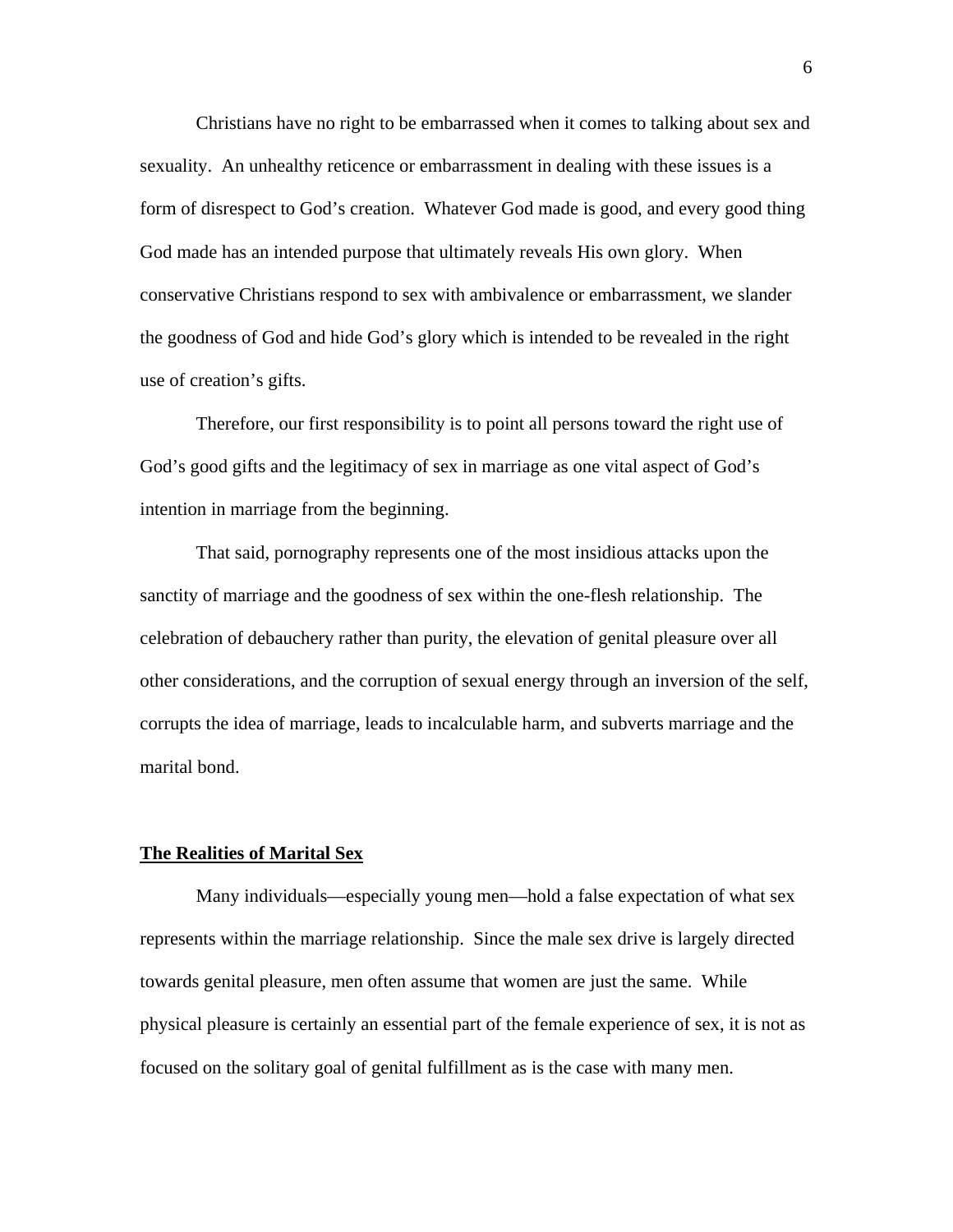A biblical worldview understands that God has demonstrated His glory in both the sameness and the differences that mark men and women, male and female. Alike made in the image of God, men and women are literally made *for* each other. The physicality of the male and female bodies cries out for fulfillment in the other. The sex drive calls both men and women out of themselves and toward a covenantal relationship which is consummated in a one-flesh union.

By definition, sex within marriage is not merely the accomplishment of sexual fulfillment on the part of two individuals who happen to share the same bed. Rather, it is the mutual self-giving that reaches pleasures both physical and spiritual. The emotional aspect of sex cannot be divorced from the physical dimension of the sex act. Though men are often tempted to forget this, women possess more and less gentle means of making that need clear.

Consider the fact that a woman has every right to expect that her husband will earn access to the marriage bed. As the Apostle Paul states, the husband and wife no longer own their own bodies, but each now belongs to the other. At the same time, Paul instructed men to love their wives even as Christ has loved the church. Even as wives are commanded to submit to the authority of their husbands, the husband is called to a far higher standard of Christ-like love and devotion toward the wife.

Therefore, when I say that a husband must regularly "earn" privileged access to the marital bed, I mean that a husband owes his wife the confidence, affection, and emotional support that would lead her to freely give herself to her husband in the act of sex.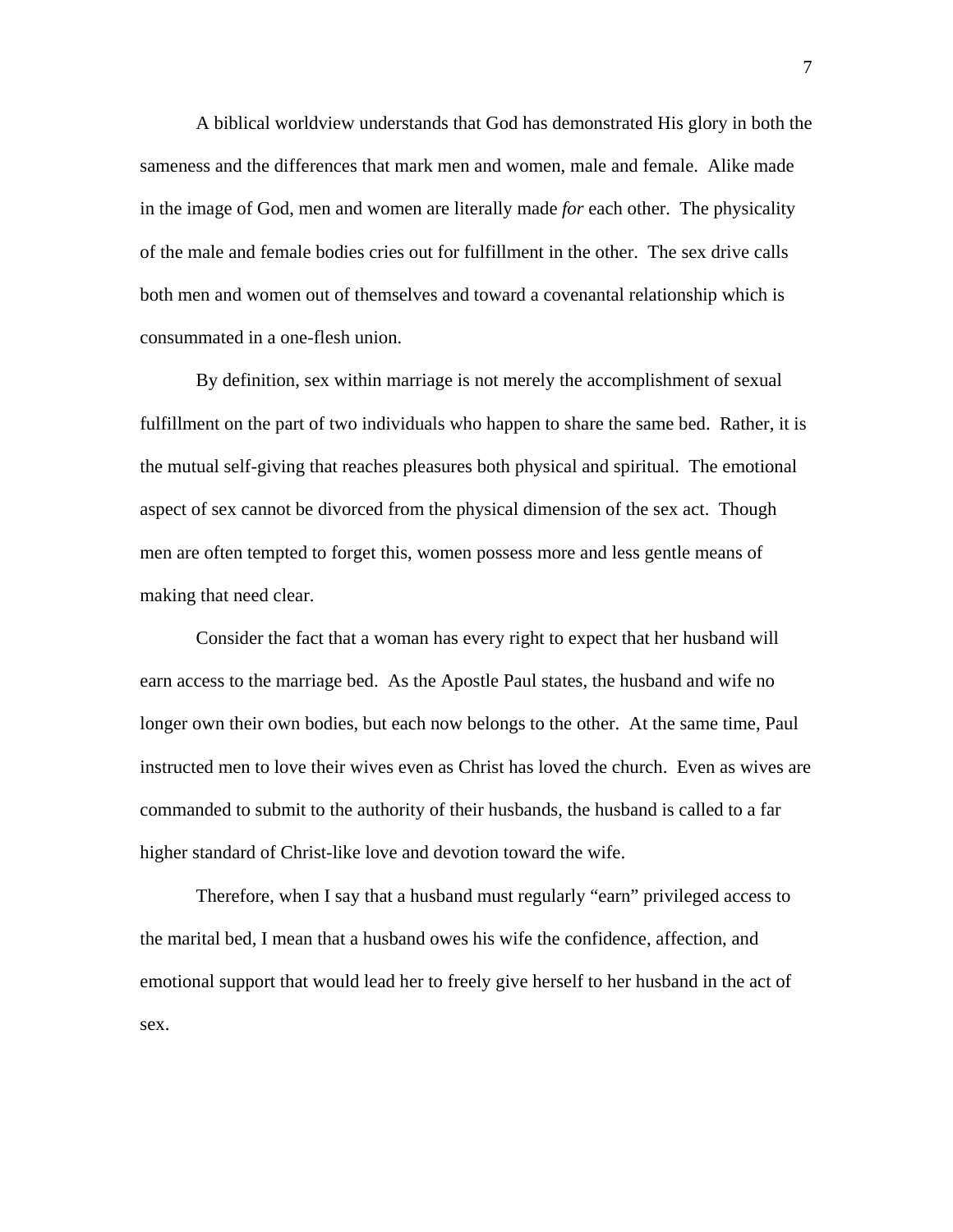God's gift of sexuality is inherently designed to pull us out of ourselves and toward our spouse. For men, this means that marriage calls us out of our self-focused concern for genital pleasure and toward the totality of the sex act within the marital relationship.

The requirements for the achievement of male sexual passion and satisfaction are minimal. By contrast, the level of intimacy required for female sexual fulfillment and emotional satisfaction are far higher.

Put most bluntly, I believe that God means for a man to be civilized, directed, and stimulated toward marital faithfulness by the fact that his wife will freely give herself to him sexually only when he presents himself as worthy of her attention and desire.

Perhaps specificity will help to illustrate this point. I am confident that God's glory is seen in the fact that a married man, faithful to his wife, who loves her genuinely, will wake up in the morning driven by ambition and passion in order to make his wife proud, confident, and assured in her devotion to her husband.

Believe it or not, guys, your wife is not likely to see you first and foremost as a sex object. When you awaken in the morning with hair unkempt, bad breath, a day's growth of beard on your face, and desperately in need of a shower, your wife is not likely to look at you and be filled with sexual passion to start your morning together in sexual union. A husband who looks forward to sex with his wife will aim his life toward those things that will bring rightful pride to her heart, will direct himself to her with love as the foundation of their relationship, and will present himself to her as a man in whom she can take both pride and satisfaction.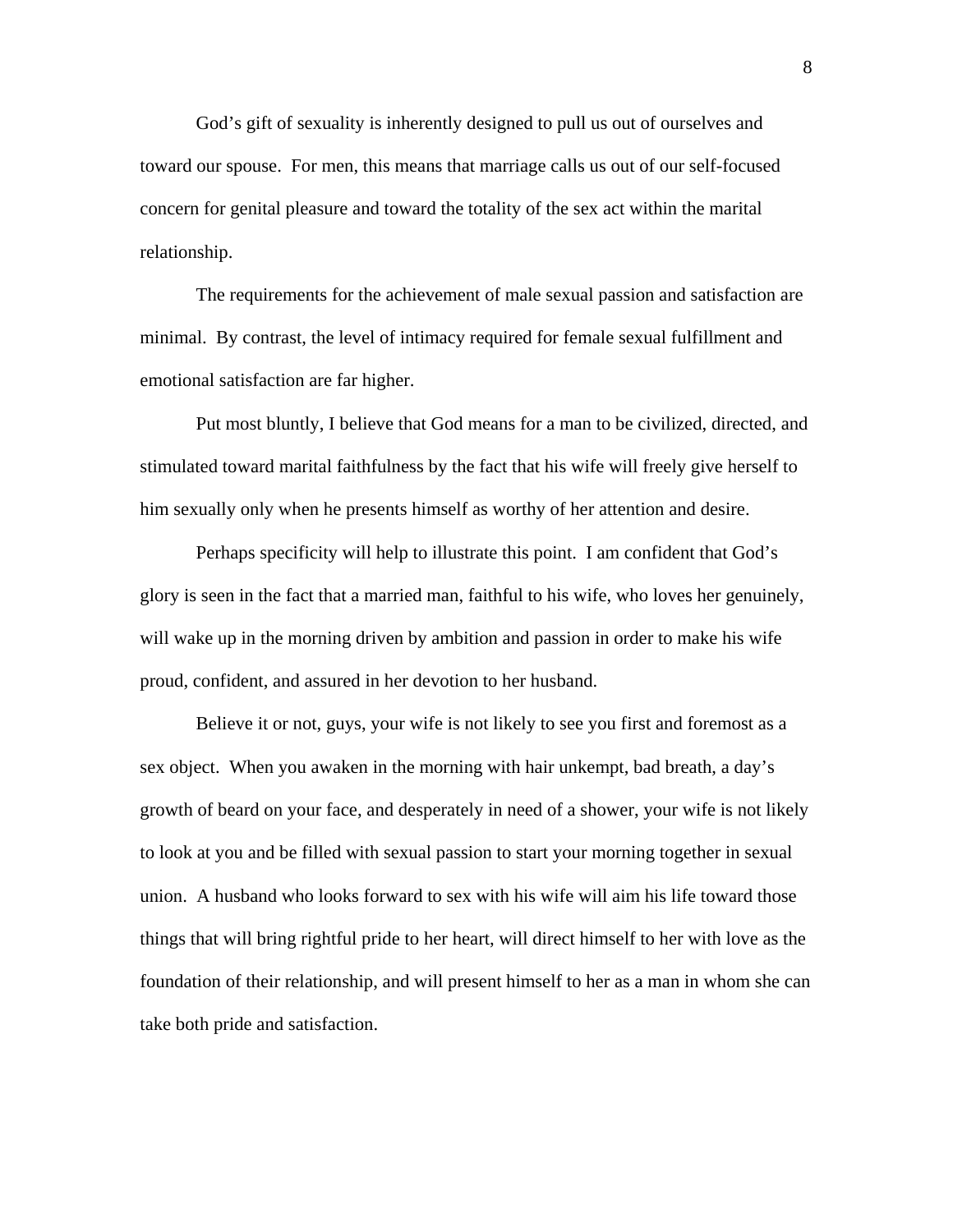Consider these two pictures. The first picture is of a man who has set himself toward a commitment to sexual purity, and is living in sexual integrity with his wife. In order to fulfill his wife's rightful expectations and to maximize their mutual pleasure in the marriage bed, he is careful to live, to talk, to lead, and to love in such a way that his wife finds her fulfillment in giving herself to him in love. The sex act then becomes a fulfillment of their entire relationship, not an isolated physical act that is merely incidental to their love for each other. Neither uses sex as means of manipulation, neither is inordinately focused merely on self-centered personal pleasure, and both give themselves to each other in unapologetic and unhindered sexual passion. In this picture, there is no shame. Before God, this man can be confident that he is fulfilling his responsibilities both as a *male* and as a *man*. He is directing his sexuality, his sex drive, and his physical embodiment toward the one-flesh relationship that is the perfect paradigm of God's intention in creation.

By contrast, consider another man. This man lives alone, or at least in a context other than holy marriage. Directed inwardly rather than outwardly, his sex drive has become an engine for lust and self-gratification. Pornography is the essence of his sexual interest and arousal. Rather than taking satisfaction in his wife, he looks at dirty pictures in order to be rewarded with sexual arousal that comes without responsibility, expectation, or demand. Arrayed before him are a seemingly endless variety of naked women, sexual images of explicit carnality, and a cornucopia of perversions intended to seduce the imagination and corrupt the soul.

This man need not be concerned with his physical appearance, his personal hygiene, or his moral character in the eyes of a wife. Without this structure and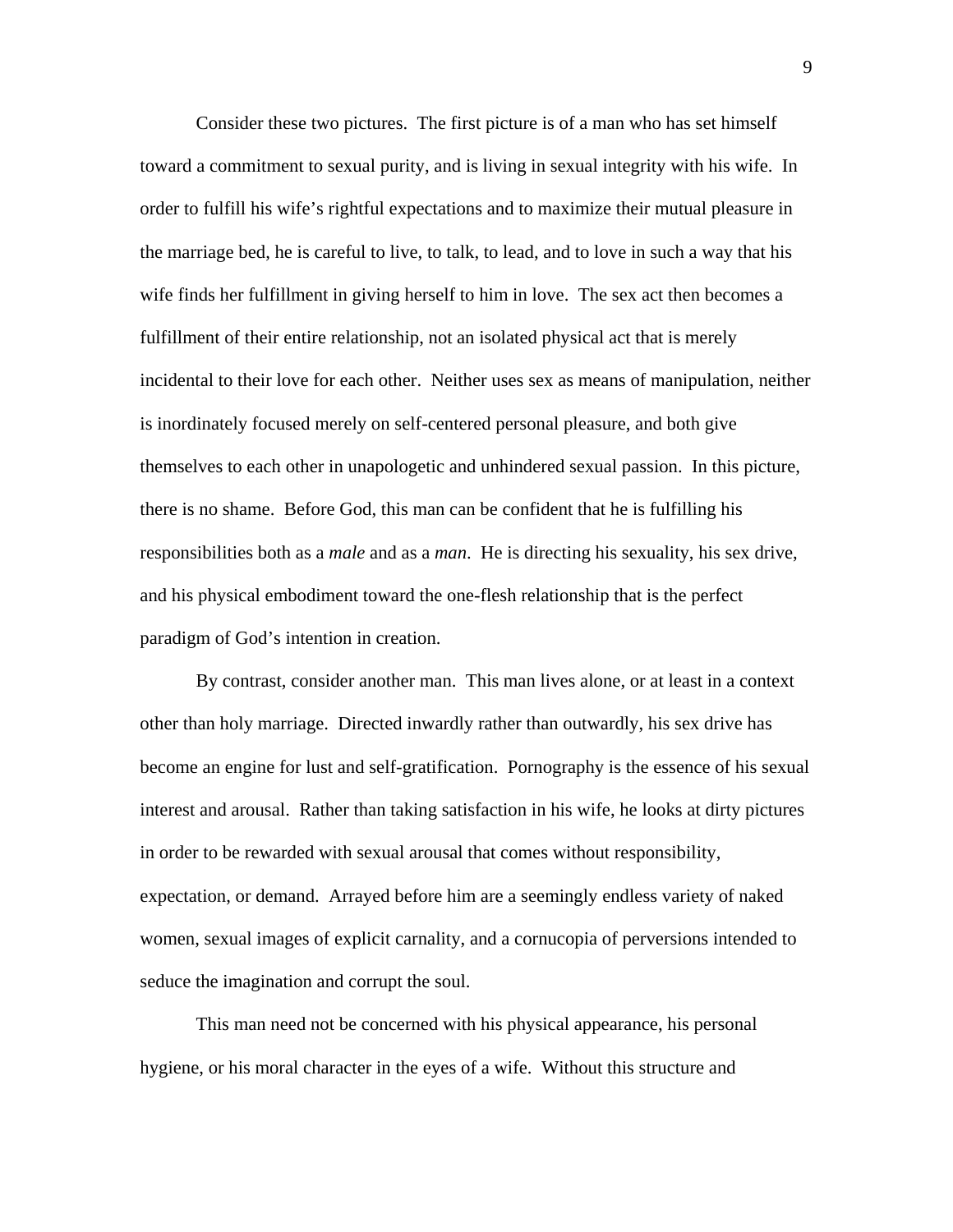accountability, he is free to take his sexual pleasure without regard for his unshaved face, his slothfulness, his halitosis, his body odor, and his physical appearance. He faces no requirement of personal respect, and no eyes gaze upon him in order to evaluate the seriousness and worthiness of his sexual desire. Instead, his eyes roam across the images of unblinking faces, leering at women who make no demands upon him, who never speak back, and who can never say no. There is no exchange of respect, no exchange of love, and nothing more than the using of women as sex objects for his individual and inverted sexual pleasure.

By logical consequence, he achieves sexual gratification at the expense of women who have been used and abused as commodified sex objects. He may imagine a sex act as he fulfills his physical pleasure, but he almost certainly does not imagine what it would mean to be *responsible* for this woman as husband and *accountable* to her as mate. He can sit in his soiled underwear, belching the remnants of last night's pizza, and engage in a pattern of one-handed sexual satisfaction while he "surfs the net" and forfeits his soul.

These two pictures of male sexuality are deliberately intended to drive home the point that every man must decide who he will be, whom he will serve, and how he will love. In the end, a man's decision about pornography is a decision about his soul, a decision about his marriage, a decision about his wife, and a decision about God.

Pornography is a slander against the goodness of God's creation and a corruption of this good gift God has given his creatures out of his own self-giving love. To abuse this gift is to weaken, not only the institution of marriage, but the fabric of civilization itself. To choose lust over love is to debase humanity and to worship the false god Priapus in the most brazen form of modern idolatry.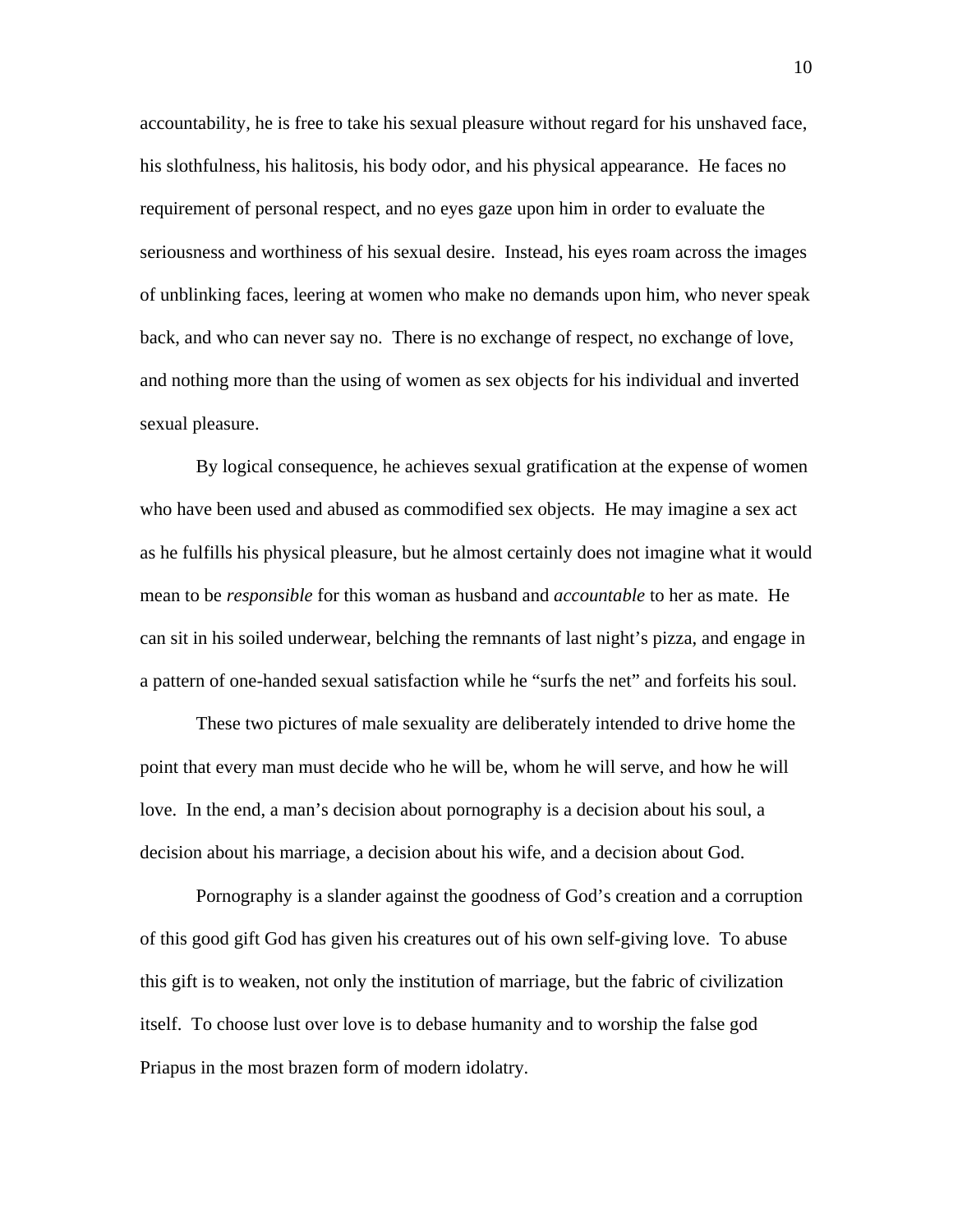Just in case any of you have missed the point, let me conclude by making this issue perfectly clear. If you have been given the gift of celibacy, God intends that you never look upon a woman with sexual passion. The very essence of this gift is a freedom from lust and freedom from sexual sin. It is, we must all admit, a rare gift.

Guys, if you have not been given the gift of celibacy, then mark this truth, write it down, and engrave it in your hearts: God intends for you to see one and only one woman naked. You should approach your wedding night as the great unwrapping of a package both mysterious and precious. You are to arrive at your marriage bed with no pictures in your mind that instruct you sexually or stimulate you carnally. The picture of moral purity is of a man who knows only one woman until they are separated by death and receives her as both covenant partner, complement, and lover.

In reality, few men are likely to arrive at the marriage bed in such a state of moral innocence. Surrounded by a festival of erotic images and opportunities for lust, almost all men will bring illicit and ill-gotten images to the marital relationship. I'm speaking here, not just of the intentional use of pornography, but of the realities of living in postmodern America amidst such sexual explicitness and lasciviousness. This means that every man, young and old, must struggle against the tenor of the times and the temptations of the age. By God's grace, we must aim ourselves toward purity and claim the grace and power of Christ as our protection and only assurance.

The deliberate use of pornography is nothing less than the willful invitation of illicit lovers and objectified sex objects and forbidden knowledge into a man's heart, mind, and soul. The damage to the man's heart is beyond measure, and the cost in human misery will only be made clear on the Day of Judgment. From the moment a boy reaches